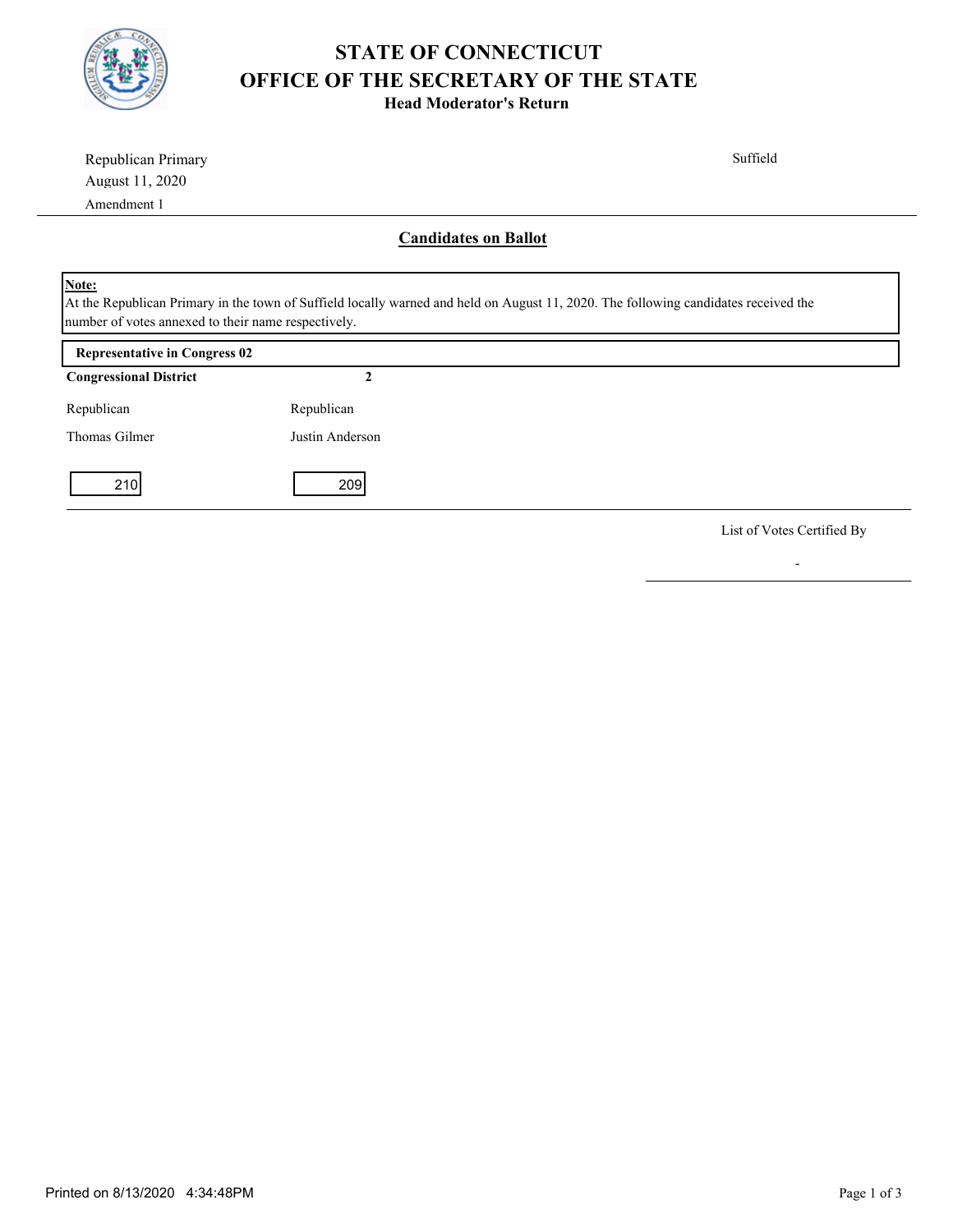

## **STATE OF CONNECTICUT OFFICE OF THE SECRETARY OF THE STATE**

**Head Moderator's Return**

| Republican Primary<br>August 11, 2020<br>Amendment 1                                                                                                                                                                                             | Suffield       |  |  |  |
|--------------------------------------------------------------------------------------------------------------------------------------------------------------------------------------------------------------------------------------------------|----------------|--|--|--|
| <b>Report of Absentee Ballots</b>                                                                                                                                                                                                                |                |  |  |  |
| <b>Congressional District 2</b>                                                                                                                                                                                                                  |                |  |  |  |
| <b>Number Received from Town Clerk</b>                                                                                                                                                                                                           |                |  |  |  |
| <b>Number Issued</b>                                                                                                                                                                                                                             |                |  |  |  |
| <b>Election Day Registration</b><br>Presidential<br>Military<br><b>Overseas</b><br><b>Absentee</b>                                                                                                                                               |                |  |  |  |
| ٠<br>٠<br>٠<br>٠<br>$\overline{0}$<br>1<br>244<br>$\overline{0}$<br>01                                                                                                                                                                           | =<br>245       |  |  |  |
| <b>Number Rejected</b>                                                                                                                                                                                                                           | $(\cdot)$      |  |  |  |
| Absentee<br>Military<br><b>Overseas</b><br><b>Election Day Registration</b><br>Presidential                                                                                                                                                      |                |  |  |  |
| ٠<br>٠<br>٠<br>15<br>$\overline{0}$<br>$\overline{0}$<br>٠<br>$\overline{0}$<br>$\overline{0}$                                                                                                                                                   | 15<br>Ξ        |  |  |  |
| Number Counted                                                                                                                                                                                                                                   | 230            |  |  |  |
| <b>Report of Provisional Ballots</b>                                                                                                                                                                                                             |                |  |  |  |
| Total Provisional Ballots Issued Town wide                                                                                                                                                                                                       | $\overline{0}$ |  |  |  |
| <b>Official Check List Report</b>                                                                                                                                                                                                                |                |  |  |  |
| <b>Names on Official Check List</b>                                                                                                                                                                                                              | 2,652          |  |  |  |
| (Names on the Official check list-Names on Active List and names Restored to the Active List<br>on Election Day; also Overseas Ballot Applicants.)                                                                                               | $(+)$          |  |  |  |
| <b>Election Day Registration</b><br>0                                                                                                                                                                                                            |                |  |  |  |
| (Total Election Day Registration (EDR) Issued)                                                                                                                                                                                                   |                |  |  |  |
| <b>Grand Total Names on Active List</b>                                                                                                                                                                                                          | 2,652          |  |  |  |
| <b>Names Checked as Having Voted</b>                                                                                                                                                                                                             | 520            |  |  |  |
| (Total of names-by-name count of ALL names checked on the Official Check List as having<br>voted at the polls, by Absentee ballot and by Overseas Ballot -- including names checked at<br>the absente ballot central counting location, if any.) |                |  |  |  |
| Total Votes for Governor/President<br>All Candidates                                                                                                                                                                                             | 0              |  |  |  |
| (This number should be less than or Equal to names checkes as having voted)                                                                                                                                                                      |                |  |  |  |